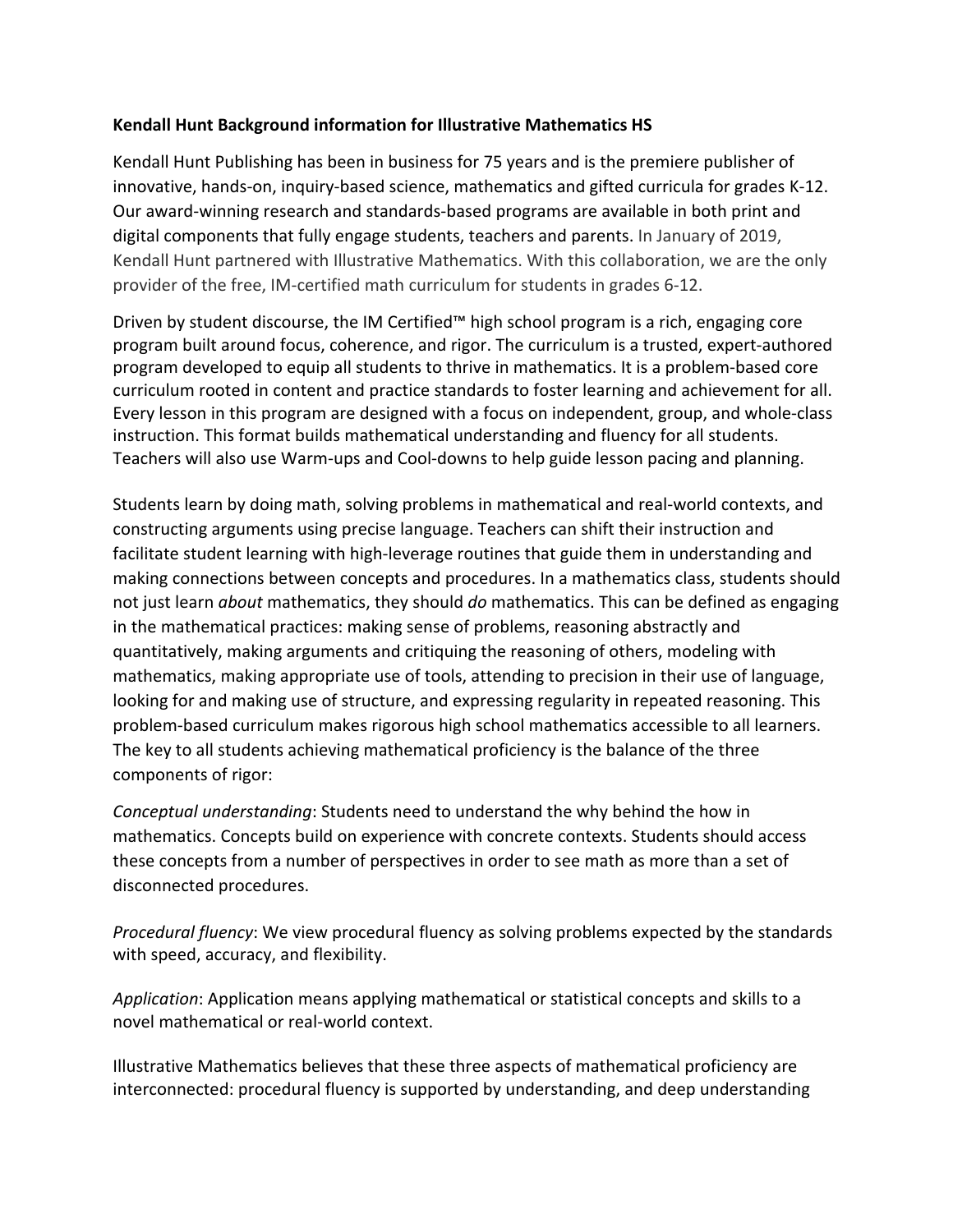often requires procedural fluency. In order to be successful in applying mathematics, students must both understand and be able to do the mathematics.

### **About These Materials**

These materials were created by Illustrative Mathematics. They were piloted and revised in the 2018–2019 school year.

Units contain between 10 and 25 lesson plans. Each unit has a diagnostic assessment for the beginning of the unit (*Check Your Readiness*) and an end-of-unit assessment. Longer units also have a mid-unit assessment. In addition to lesson and assessments, modeling prompts are provided to be used throughout the year.

The time estimates in these materials refer to instructional time. Each lesson plan is designed to fit within a class period that is at least 45 minutes long. Some lessons contain optional activities that provide additional scaffolding or practice for teachers to use at their discretion.

There are two ways students can interact with these materials. Students can work solely with printed workbooks or pdfs. Alternatively, if all students have access to an appropriate device, students can look at the task statements on that device and write their responses in a notebook or the print companion for the digital materials. It is recommended that if students are to access the materials this way, they keep the notebook carefully organized so that they can go back to their work later.

Teachers can access the teacher materials either in print or in a browser. A classroom with a digital projector is recommended.

### **Design Principles**

### **Developing Conceptual Understanding and Procedural Fluency**

Each unit begins with a pre-assessment that helps teachers gauge what students know about both prerequisite and upcoming concepts and skills, so that teachers can gauge where students are and make adjustments accordingly. The initial lesson in a unit is designed to activate prior knowledge and provide an entry point to new concepts, so that students at different levels of both mathematical and English language proficiency can engage productively in the work. As the unit progresses, students are systematically introduced to representations, contexts, concepts, language and notation. As their learning progresses, they make connections between different representations and strategies, consolidating their conceptual understanding, and see and understand more efficient methods of solving problems, supporting the shift towards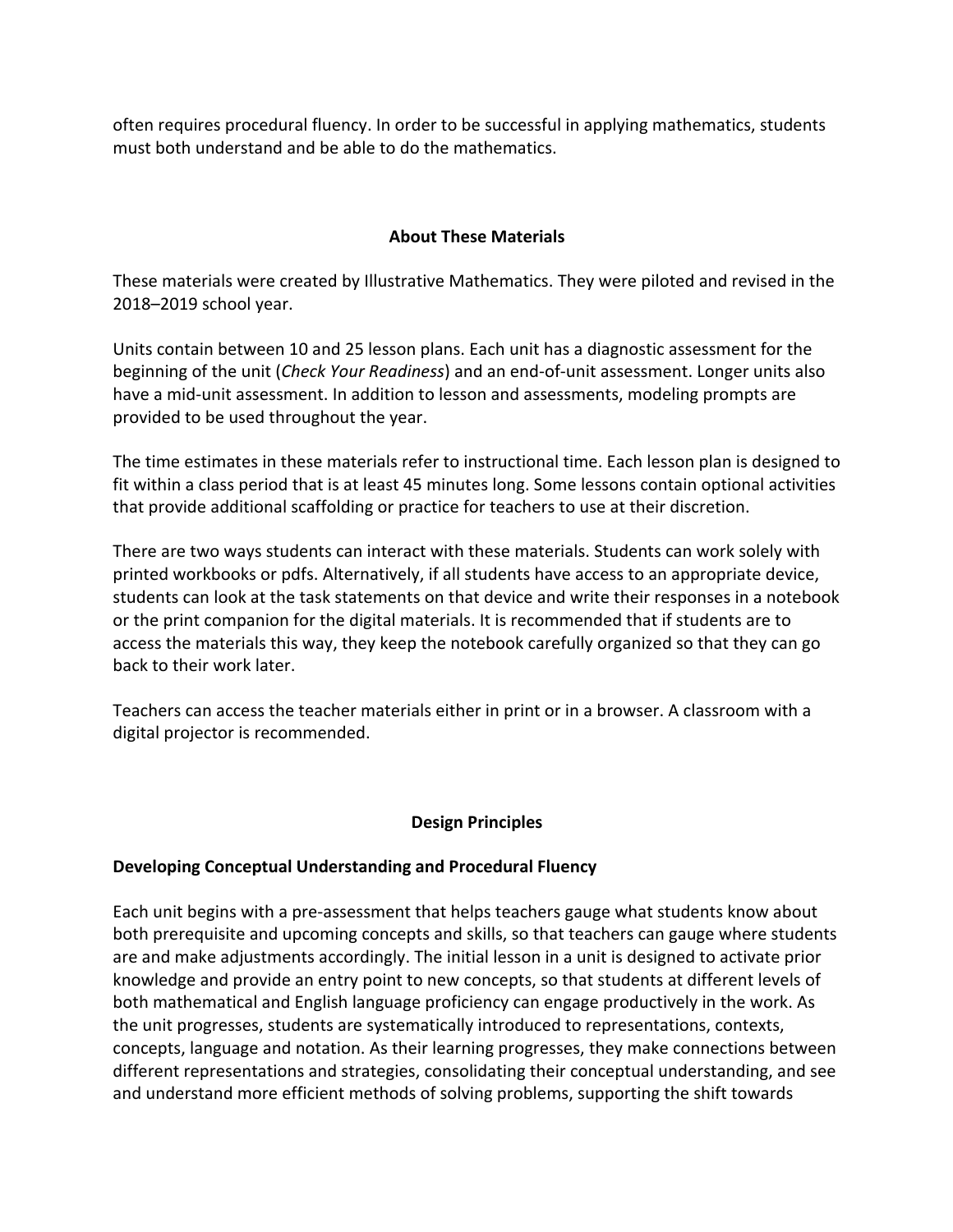procedural fluency. Practice problems, when assigned in a distributed manner, give students ongoing practice, which also supports developing procedural proficiency.

# **Applying Mathematics**

Students have opportunities to make connections to real-world contexts throughout the materials. Frequently, carefully-chosen anchor contexts are used to motivate new mathematical concepts, and students have many opportunities to make connections between contexts and the concepts they are learning. Many units include a real-world application lesson at the end. In some cases, students spend more time developing mathematical concepts before tackling more complex application problems, and the focus is on mathematical contexts. Additionally, a set of mathematical modeling prompts provide students opportunities to engage in authentic, grade-level appropriate mathematical modeling.

## **Use of Digital Tools**

These curriculum materials empower high school teachers and students to become fluent users of widely-accessible mathematical digital tools to produce representations to support their understanding, solve problems, and communicate their reasoning.

Digital tools are included when they are required by the standard being addressed and when they make better learning possible. For example, when a student can use a graphing calculator instead of graphing by hand, use a spreadsheet instead of repeating calculations, or create dynamic geometry drawings instead of making multiple hand-drawn sketches, they can attend to the structure of the mathematics or the meaning of the representation.

Lessons are written with three anticipated levels of digital interaction: some activities *require* digital tools, some activities *suggest* digital tools, and some activities *allow* digital tools. In a few cases, activities may prohibit digital tools if they interfere with concept development.

In most cases, instead of being given a pre-made applet to explore, students have access to a suite of linked applications, such as graphing tools, synthetic and analytic geometry tools, and spreadsheets. Students (and teachers) are taught how to use the tools, but not always told when to use them, and student choice in problem-solving approach is valued.

When appropriate, pre-made applets may be included to allow for students to practice many iterations of a skill with error checking, to shorten the amount of time it takes students to create a representation, or to help students see many examples of a relationship in a short amount of time.

### **The Five Practices**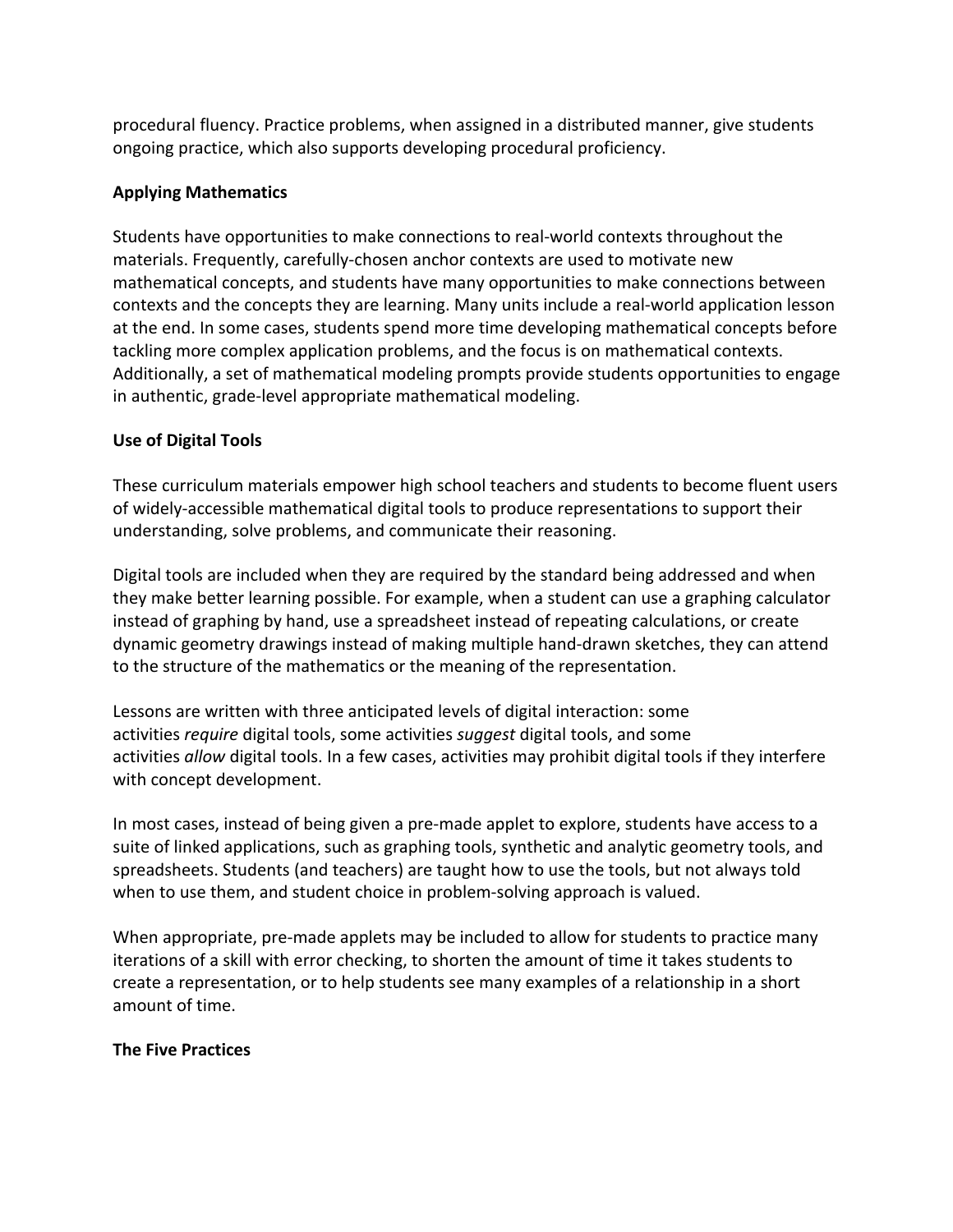Selected activities are structured using Five Practices for Orchestrating Productive Mathematical Discussions (Smith & Stein, 2011), also described in Principles to Actions: Ensuring Mathematical Success for All (NCTM, 2014), and Intentional Talk: How to Structure and Lead Productive Mathematical Discussions (Kazemi & Hintz, 2014). These activities include a presentation of a task or problem (may be print or other media) where student approaches are anticipated ahead of time. Students first engage in independent think-time followed by partner or small-group work on the problem. The teacher circulates as students are working and notes groups using different approaches. Groups or individuals are selected in a specific, recommended sequence to share their approach with the class, and finally the teacher leads a whole-class discussion to make connections and highlight important ideas.

## **Task Purposes**

- Provide experience with a new context. Activities that give all students experience with a new context ensure that students are ready to make sense of the concrete before encountering the abstract.
- Introduce a new concept and associated language. Activities that introduce a new concept and associated language build on what students already know and ask them to notice or put words to something new.
- Introduce a new representation. Activities that introduce a new representation often present the new representation of a familiar idea first and ask students to interpret it. Where appropriate, new representations are connected to familiar representations or extended from familiar representations. Students are then given clear instructions on how to create such a representation as a tool for understanding or for solving problems. For subsequent activities and lessons, students are given opportunities to practice using these representations and to choose which representation to use for a particular problem.
- Formalize a definition of a term for an idea previously encountered informally. Activities that formalize a definition take a concept that students have already encountered through examples, and give it a more general definition.
- Identify and resolve common mistakes and misconceptions that people make. Activities that give students a chance to identify and resolve common mistakes and misconceptions usually present some incorrect work and ask students to identify it as such and explain what is incorrect about it. Students deepen their understanding of key mathematical concepts as they analyze and critique the reasoning of others.
- Practice using mathematical language. Activities that provide an opportunity to practice using mathematical language are focused on that as the primary goal rather than having a primarily mathematical learning goal. They are intended to give students a reason to use mathematical language to communicate. These frequently use the Info Gap instructional routine.
- Work toward mastery of a concept or procedure. Activities where students work toward mastery are included for topics where experience shows students often need some additional time to work with the ideas. Often these activities are marked as optional